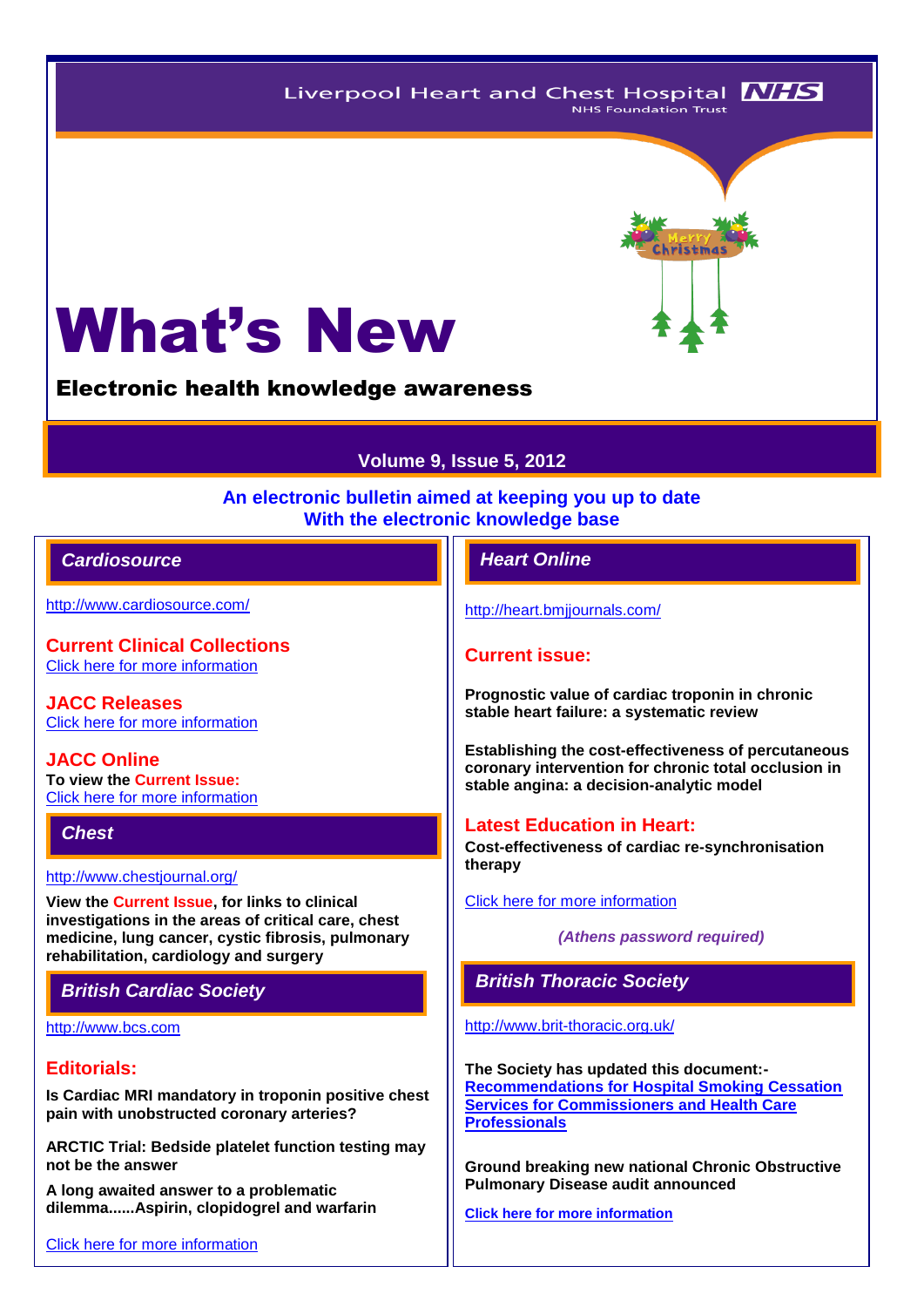# **Volume 9, Issue 5, 2012**

## *Theheart.org*

#### [www.theheart.org](http://www.theheart.org/)

**Theheart.org** provides information on caring for people with disorders of the heart and circulation, and on preventing such disorders.

#### **Heart Wire News:**

- **Biggest cardiology stories of 2012**
- **Dabigatran: Reassuring data on major bleeds**
- **Rivaroxaban stands up to standard anticoagulation for VTE treatment**

#### [Click here for more information](http://www.theheart.org/section/heartwire.do)

*(Please speak to Maureen Horrigan, Library and Knowledge Service Manager Ext.1404, to obtain a password)*

#### *European Society of Cardiology*

<http://www.escardio.org/>

#### **News and Press:**

 **Cancer treatments and cardiotoxicity: too much or too little?**

#### **E-Journal of Cardiology Practice:**

- **TRILOGY-ACS Trial: recommendations should remain unchanged**
- **Cardiac rehabilitation: Evidence for Action**
- **Cardioversion in Atrial Fibrillation Described**
- **Cardiac pacing for asystolic reflex syncope**

[Click here for more information](http://www.escardio.org/communities/councils/ccp/e-journal/volume11/Pages/welcome.aspx)

#### **ESC Clinical Practice Guidelines**

**Access the full list of guidelines** 

[Click here for more information](http://www.escardio.org/guidelines-surveys/esc-guidelines/Pages/GuidelinesList.aspx)

#### *Institute for Healthcare Improvement*

[www.ihi.org](http://www.ihi.org/)

**IHI News**  [This week at IHI](http://www.ihi.org/Documents/ThisWeekatIHI.htm) News letter

## *Royal College of Nursing*

[http://www.rcn.org.uk](http://www.rcn.org.uk/)

#### **This is Nursing:**

**RCN welcomes CNO's compassion strategy**

**Online learning launched to promote patient safety**

[Click here for more information](http://thisisnursing.rcn.org.uk/members/)

**Nursing headlines** [Click here for news from around the UK](http://www.rcn.org.uk/newsevents/news)

**Clincial Governance e-bulletin** [Click here for clinical governance updates](http://www.rcn.org.uk/development/practice/clinical_governance/quality_and_safety_e-bulletin/e-bulletin_archive)

*National Institute for Health Research* 

[http://www.nihr.ac.uk](http://www.nihr.ac.uk/)

**NIHR latest news**

[Click here for more information](http://www.nihr.ac.uk/news/Pages/default.aspx)

#### **NIHR Research Design Service for the North West**

[E-Bulletins](http://www.rds-nw.nihr.ac.uk/newstrainingevents/ebulletin.php)

*Institute for Innovation and Improvement*

#### <http://www.institute.nhs.uk/>

The purpose of the **NHS Institute for Innovation and Improvement** is to support the transformation of the NHS, through innovation, improvement and the adoption of best practice

**NHS Institute Newsletter**  [Click here](http://www.institute.nhs.uk/organisation/general/nhs_institute_newsletters.html)